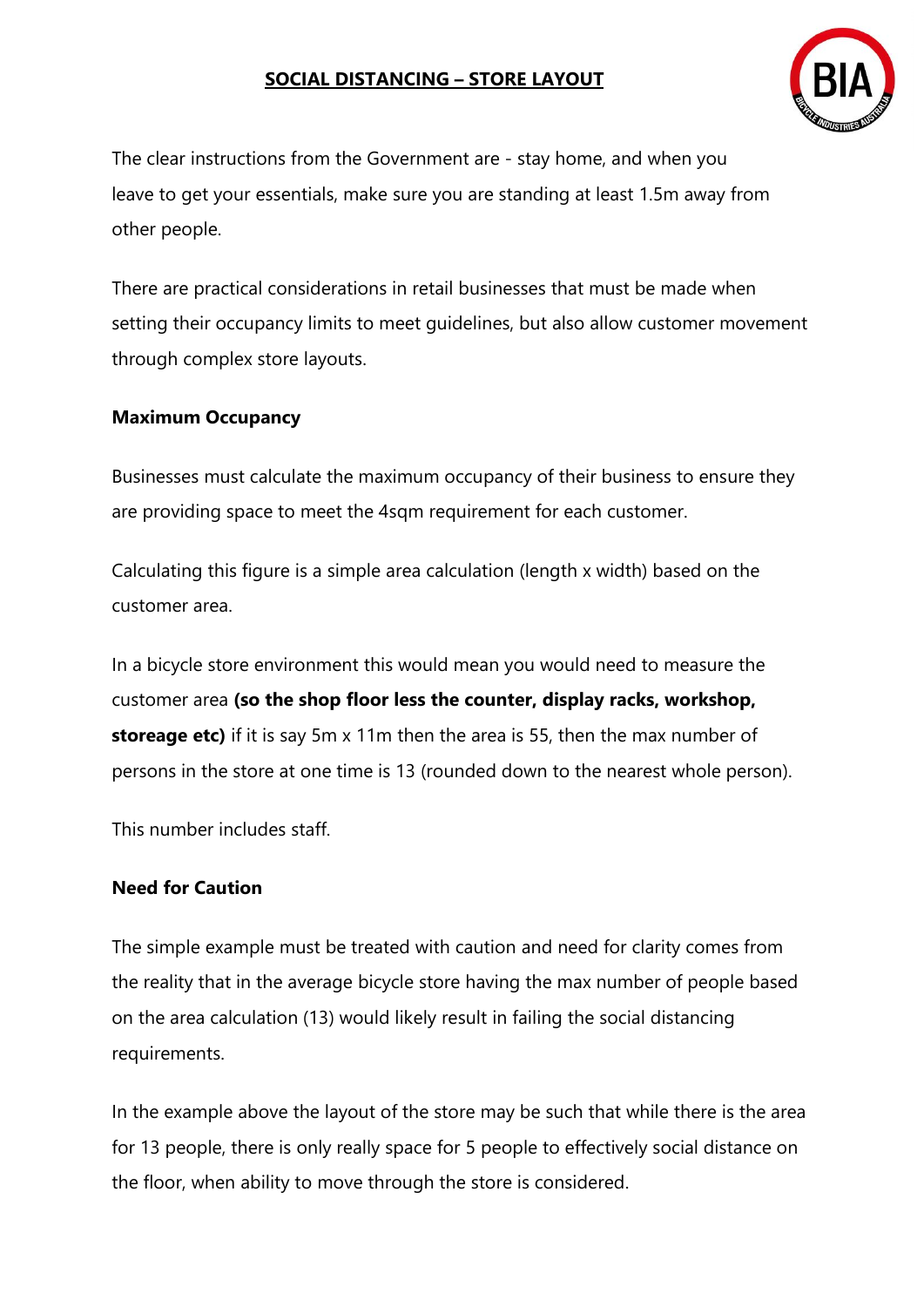

It is more complicated if you consider that, even after you take out the area occupied by shelving and other stock, having a customer on every point 1.5m from each other on the floor, would limit the customers capacity to move through the store, select items and get into line.

Retail sites will need to take a practical eye to their shop layout, and work out how many people can safely, and practically, shop in the store at any one time. The 4sqm requirement show the maximum safe occupancy, but it does not take the practical nature of shoppers, moving through the store and then lining up into account

Depending on the site layout the 4sqm requirement may say that the site can have 15 people safely, but the layout practically will only allow 3 people queuing (1 at the counter and 2 in a line 1.5m from each other) and 1 or 2 people moving through the shop floor

## **Setting Practical Safe Shopping Person Limit instore**

## **1. Work out the 4sqm Maximum Occupancy**

- Take the customer accessible shop floor length in metres multiplied by the customer accessible shop floor width in metres (length x width) to give you the Total Customer Area.
- Subtract the physical space taken by counters, display racks, workshop
- Divide the Total Customer Area by 4 to give you the number of 4sqm blocks in the customer accessible shop floor – this number is the Maximum Occupancy.

## **2. Build and mark out a Safe Queue**

- Start with the counter
- Mark a point at the counter to allow for service of the customer at the front of the line – this becomes the 'customer being served' spot
- From the centre of the 'customer being served' spot, measure 2m back and mark another point – this becomes the 'second customer in line' spot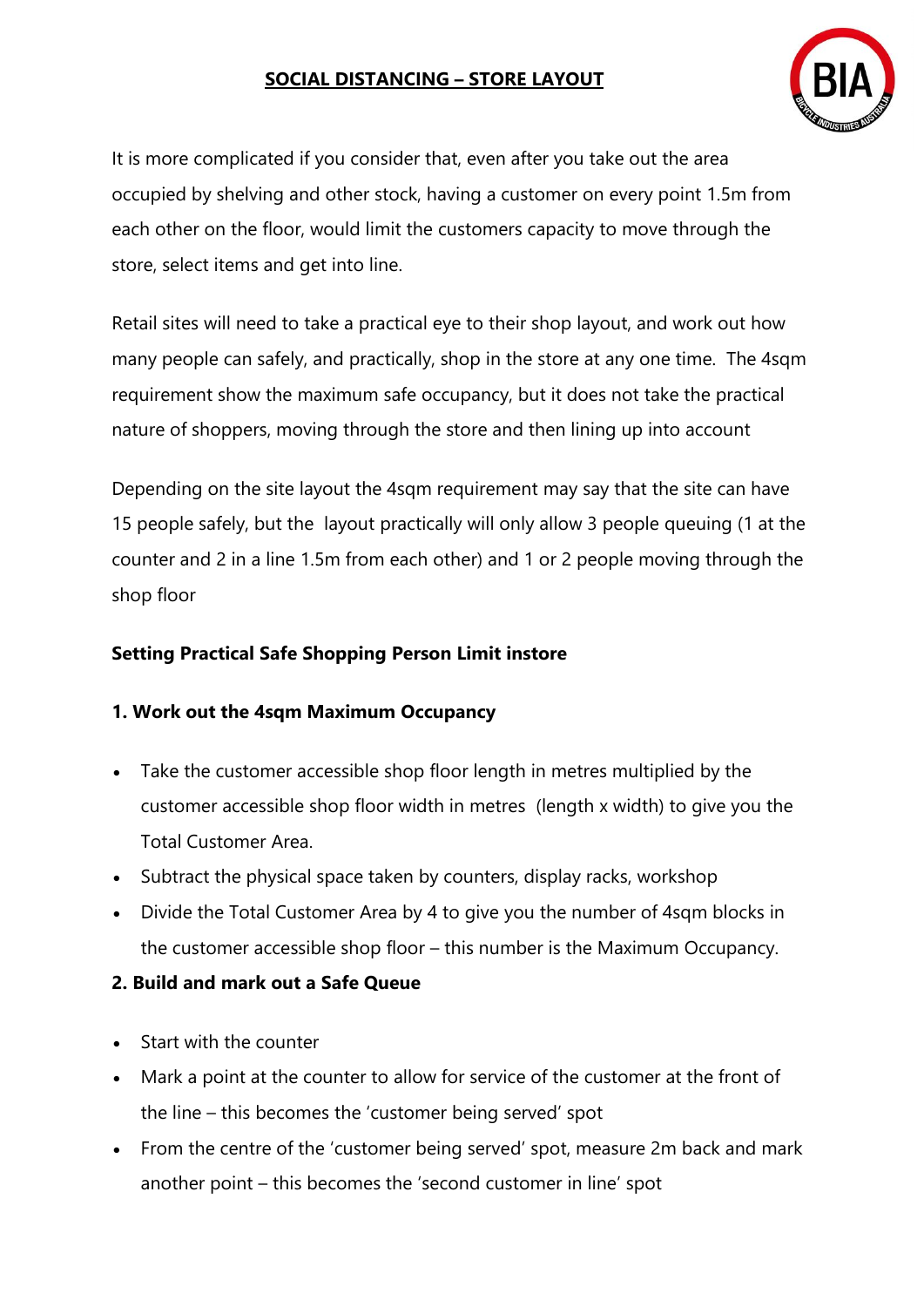

• Continue adding Safe Queue spots in the available space. For some sites there will only be enough space for a 2 person queue, for others the layout may allow a longer queue

# **3. Consider the rest of the store for 'shoppers'**

- Imagine a person on each of the Safe Queue spots and then visualise the rest of the store
- Consider the regular shopper patterns on entering the store. Do shoppers typically go down a particular aisle? Do shoppers go up and down all aisles?
- Determine, based on your situation, how many more people can be 'shopping' without coming into the Safe Queue space, or each others space

# **4. Add the Safe Queue number of people to the 'shoppers' number to get your Practical Person Limit**

• Check that your Practical Person Limit number is less that the Maximum Occupancy number. If it is you have your Practical Safe Shopping Person Limit. If it is not you will need to ensure you lower your number to match that of the Maximum Occupancy.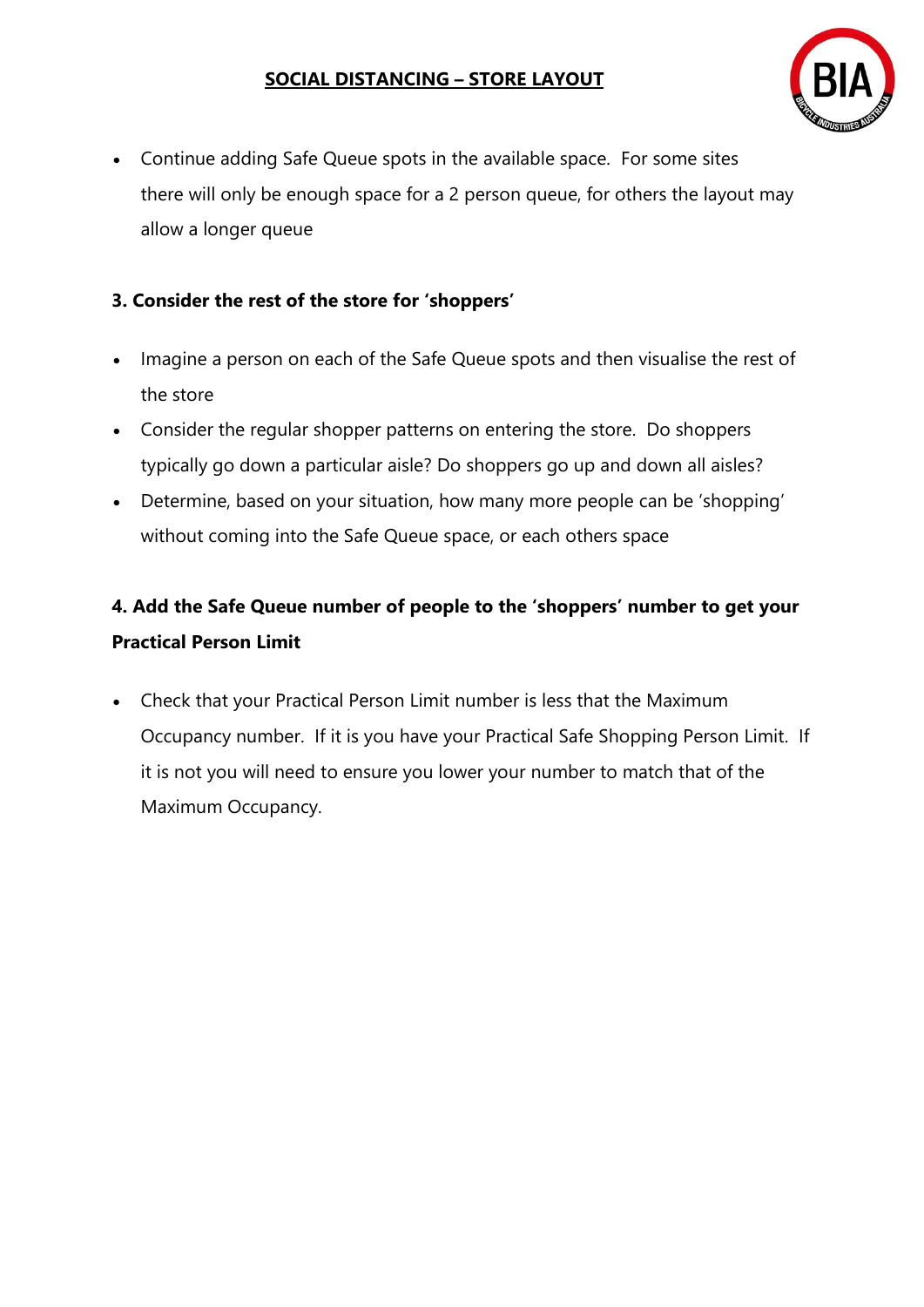

## **Store Example;**

- 1. *Work out the 4sqm Maximum Occupancy*
- Customer area of the shop is 6 metres long and 12 metres wide
- $\cdot$  6m x 12m = 72sqm
- 72sqm / 4sqm = 18 blocks of 4sqm = 18 people Maximum Occupancy
- 2. *Subtract the space for display racks, counters, storage and workshop*
- The maximum area includes the area that customers can physically access.
- Rack space = 12sqm
- $\bullet$  72sqm 12sqm = 60sqm
- 60sqm / 4sqm = 15 blocks of 4sqm = 15 people Maximum Occupancy

### 3. *Build and mark out a Safe Queue*

• Eq - Safe Queue is 3 people, one at the counter and two 2meters back. The Safe Queue can not be longer because of the placement of the doors. Extension of the Safe Queue into the aisles would reduce shopping capacity so the Safe Queue number is 3.

## 4. *Consider the rest of the store for 'shoppers'*

• Consideration shows 2 'shoppers' could effectively navigate the store without invading each others safe social distancing or crossing over with the Safe Queue, so the 'shoppers' number is 2.

# 5. *Add the Safe Queue number of people to the 'shoppers' number to get your Practical Person Limit*

- Safe Queue of 3, plus the 'shoppers' of 2 makes a Practical Person Limit of 5
- The Practical Person Limit of 5 is less than the Maximum Occupancy of 12 so the Practical Safe Shopping Person Limit is 5.